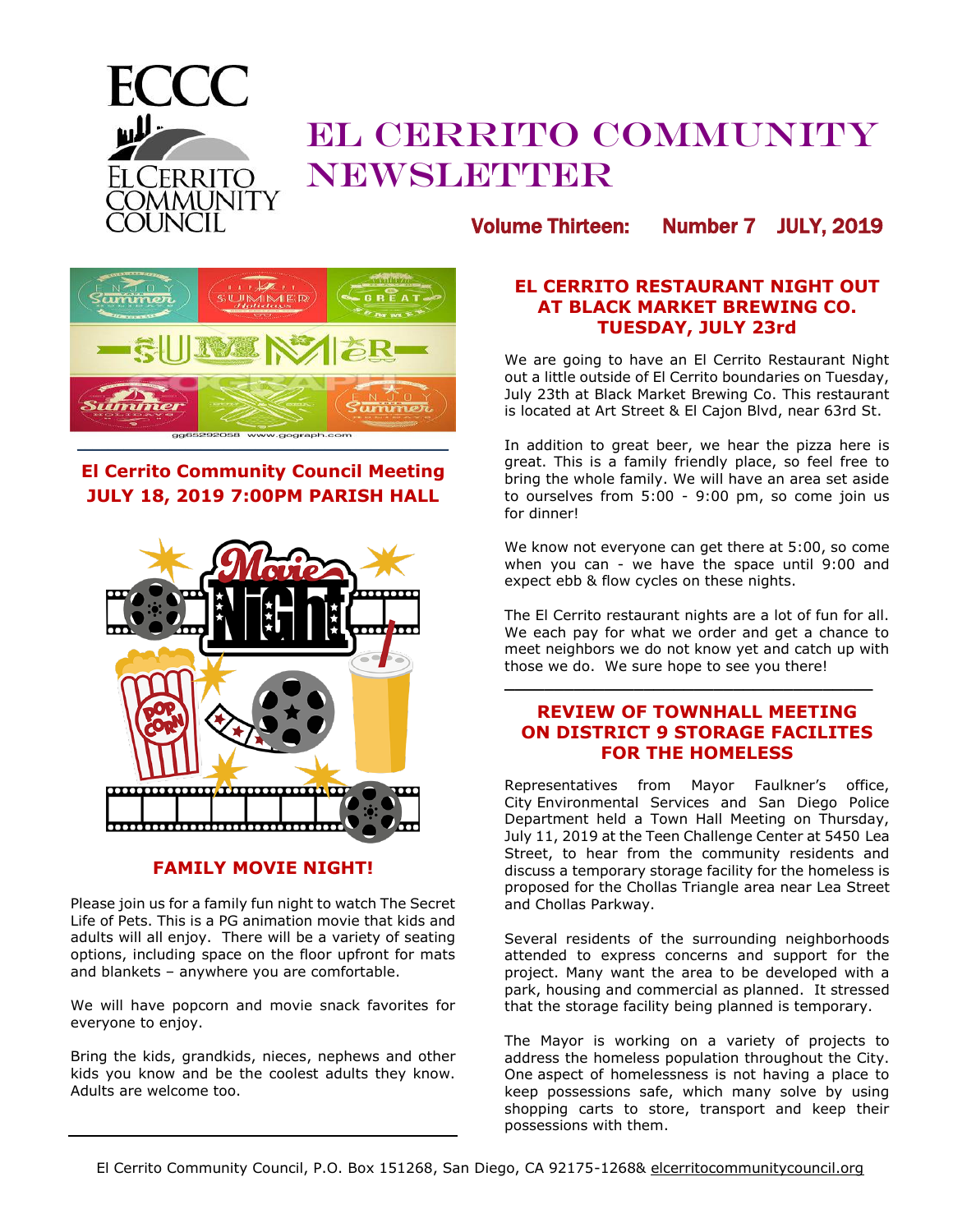Storage facilities for the homeless have been found to provide a safe accessible place to store their possessions. The Mayor's office and Georgette Gomez wanted a City owned property for placement of the storage facility and selected the site off Chollas Parkway as the best location in District 9.

There currently are several homeless people who sleep near this location, as well as several parked RV's and other vehicles housing that people are living in, so it is hoped that the storage facility will assist those already in the area.

The storage bins are similar to the large trash bins that we use for trash collection. They are designed to keep water out and to be locked for security.

The site is planned to initially hold 100 bins but could be expanded for 500 bins. There will be cloth-covered chain link fencing enclosing the bins. Hours are expected to be in the range of 7:00 am to 7:00 pm. There will also be out-reach personnel at the site to offer various services and housing opportunities.

The plan for Chollas Triangle can be viewed at [www.sandiego.gov/planning/community/profiles/east](https://www.sandiego.gov/planning/community/profiles/easternarea) [ernarea.](https://www.sandiego.gov/planning/community/profiles/easternarea)

## **RECAP ON POLICE REPORT ON CRIME IN EL CERRITO AND SURROUNDING NEIGHBORHOODS**

At our last ECCC meeting San Diego Police Community Relations Officers, Terry Hoskins and John Steffen gave us information on crime in El Cerrito and surrounding neighborhoods.

Terry Hoskins provided current crime statistics as well as some insight in the numbers. One important fact he told us is that some crimes such as assault and rape unfortunately often occur at home by acquaintances and family, so chances of being assaulted on our streets is not as high as it may seem.

Brian Helmich with Talmadge Neighborhood Watch told us about how their neighborhood patrol, which includes citizen's car patrol and reports to the polices are helping their area fight crime.

One of best things we can do when crime incidents occur is to be sure to report them. If a crime is taking place, call 911. There are a number of ways to report non-emergency crimes, including calling 619-531-2000, reporting online at [www.sandiego.gov/police/crimereports/staraccess.](https://www.sandiego.gov/planning/community/profiles/easternarea)

There is a great crime maps and incidents report site you should check out at **www.argis.org**. This site allows you to select types of crime, an area, time frames, etc. For instance, you can look at all types of crime in El Cerrito for the last month or car incidents for all of El Cajon Blvd for the last year.

#### **EL CERRITO BEAUTIFICATION COMMITTEE**

The El Cerrito Beautification Committee is recruiting new members to help clean up the community. Our goal is to meet once a month to pick-up litter and clean-up overgrown weeds on sidewalks. This is a fun way to meet neighbors and do something great for your community.

Our next work party is on Saturday July 20, 2019 at 8:30 a.m. It is always the Saturday after the community meeting. We will meet at the corner of 58th and Trojan Ave.

We work for no more than two hours. We can grab coffee or a bite to eat afterwards at Scrimshaw Coffee, 5542 El Cajon Blvd., 92115. The clean-up crew gets a 10% discount.

If you'd like more information or would like to join us, please call Lorna Zukas at 619-538-9689. If you can't make it this month but want to join in the future or if you have areas that you feel need clean-up, please email [elcerritocommunitycouncil@gmail.com.](mailto:elcerritocommunitycouncil@gmail.com)



#### **SAVE THE DATE FOR THE FOLLOWING EVENTS PROGRAMS ARE TENTATIVE AND SUBJECT TO CHANGES**

**July 18th** – **Family Movie Night** 

**Returns**. Join us for The Secret Life of Pets - and great snacks for family fun.

**July 20, Saturday - El Cerrito Beautification Cleanup** - Meet at 8:30 am at 58th & Trojan.

**July 23rd - El Cerrito Restaurant Night Out** - at the Black Market Brewing Co. - 4800 Art Street on El Cajon Blvd. 5:00 - 9:00 pm.

#### **August ECCC Meeting - Potluck BBQ!**



#### **AUGUST BBQ POTLUCK & SILENT AUCTION**

Our August meeting is going to be another fun Barbeque Potluck, a silent auction and invitation to all in the El Cerrito neighborhood. Our ECCC Board members are going to be cooking up something for everyone - hamburgers, hotdogs, chicken, Morning Star patties, tofu burgers and tofu hotdogs, so you will be able to choose your favorite. We want you to bring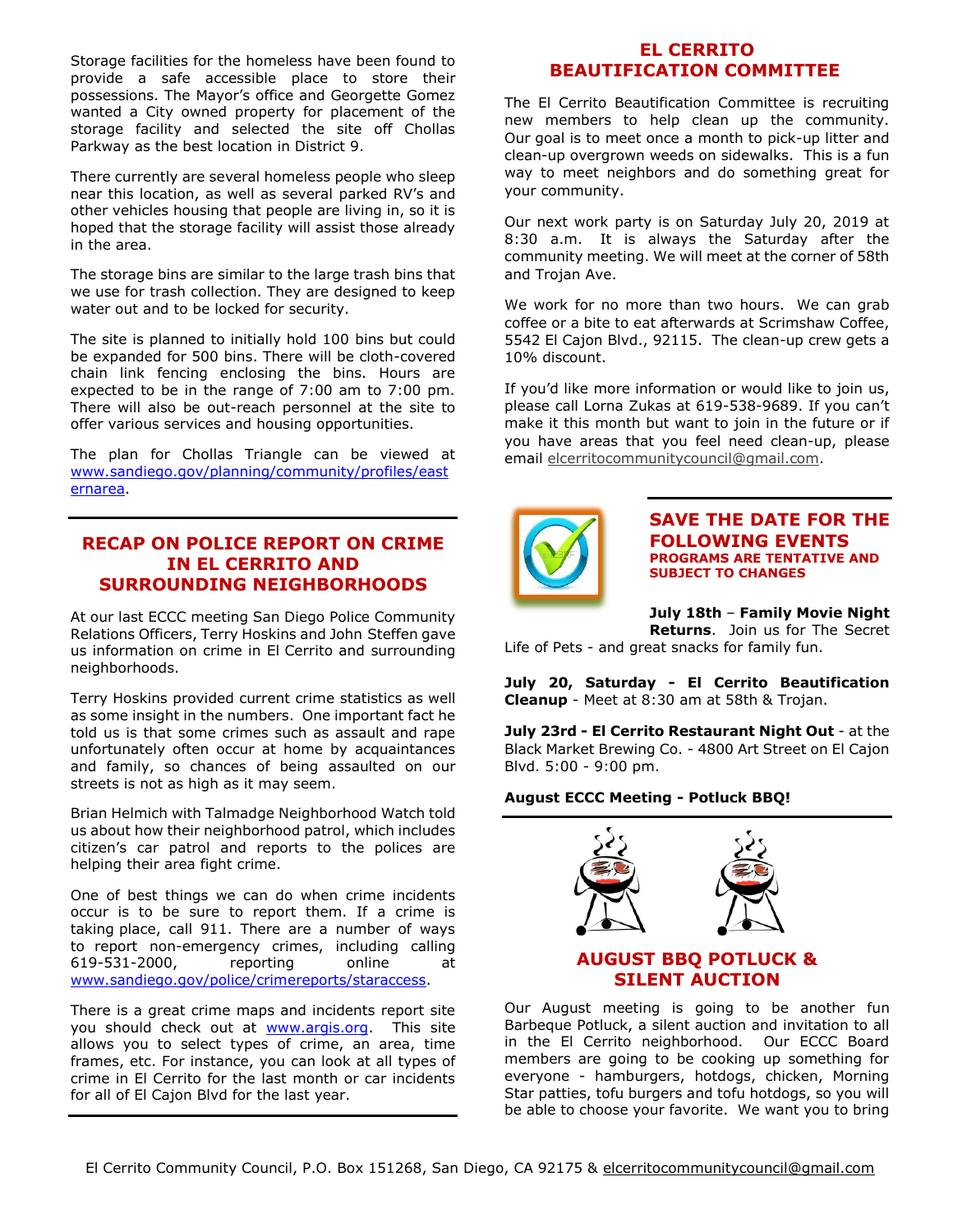your favorite summer dishes, salads, desserts, etc. and we will all enjoy a great meal together.

Realtors in our area have told us that homes are really selling so there are a lot of new neighbors in El Cerrito. If you have a new neighbor, be sure to say hi and invite them to the August meeting.

#### **ITEMS NEEDED FOR AUGUST'S SILENT AUCTION**

ECCC is looking for items for our August Potluck Silent Auction. If you have something new or in very good condition that you just have not used and would like to donate, please consider the ECCC. If you are not going to attend the meeting, we will pick it up - Please email Jim at [jacobw@cox.net.](mailto:jacobw@cox.net)

#### **HOW THE SILENT AUCTION WORKS**

– All of the auction items will be placed on tables for viewing; each item will have a bid sheet in front of it.

- Everyone gets to walk around to check out the items and if there is something you want; you write how much you will pay for the item on the bid sheet;

- If there is already a bid written on a bid sheet and you want the item, you write down a higher bid.

- There is no limit to how many times one can bid on an item.

- Bidding ends at about 8:00 – a warning will be given. When time is called, the items are won by the highest Bidder.

All proceeds from the Auction will go to the ECCC.

If you would like to donate something for our silent auction, please email Jim at [jacobw@cox.net](mailto:jacobw@cox.net) to make arrangements.

**\_\_\_\_\_\_\_\_\_\_\_\_\_\_\_\_\_\_\_\_\_\_\_\_\_\_\_\_\_\_\_\_\_\_\_\_\_**

## **DONATIONS! DONATIONS! DONATIONS!**



Thank you all so very much for your donations! We received the following donations through the end of June:

- \$ 50 Anonymous on Ashby Street
- \$40 Anonymous on Alcorn Place
- \$ 25 Little Flower Florist 5547 El Cajon Blvd

Thank you too to all who add to the jars at the front table at the monthly meetings. Your continuing support helps us pay.

We also take donations for Blessed Sacrament Parrish Church at our meetings.

We do need the donations. Big and small – they all add up to help keep the newsletter being published.

Donations can be made using the stub in the lower right corner of this page, mailing to the P.O. Box 151268. The average monthly cost of printing 2200 copies is around \$280.



## **ADVERTISE IN THE ECCC NEWSLETTER**

The ECCC Newsletter is accepting advertising! Great news for businesses wanting to get the word out about your products and services to over 2,000 of your neighbors.

The cost for advertising in our newsletter is very reasonable at \$60 per month (one month free if you pay for six months in advance).

To make arrangements, please contact us at **[elcerritocomunitycouncil@gmail.com.](mailto:elcerritocomunitycouncil@gmail.com)** We require camera ready art in a jpeg format. If you are unsure about what you have, please contact us. We look forward to helping you broaden your exposure and expanding your business.

#### **[SUMMER IN THE COLLEGE AREA](http://r20.rs6.net/tn.jsp?f=001WMrAWWKO4mneuUa7-1VBZ6S5E6NRdYY3QuvInoFllBYtLHWe5XI8UZyacsHLLI7N66Vi4N-folQXhVwe3hm6hfY_qFxn5EfdNc9pNZ-2kUWQNRwIV4Se5CgbBFM96GMFWyJFF8S3-iXW7Z0PiA1JxG1sUBSd_Lq1IaCaV64qM7e883T8WwYM7GL5JcFUNpfMdcqlFu8Bx9o6cnga4DcuvnBS4f9EEdM) TIME TO GET OUT AND ABOUT**

**\_\_\_\_\_\_\_\_\_\_\_\_\_\_\_\_\_\_\_\_\_\_\_\_\_\_\_\_\_\_\_\_\_\_\_\_\_\_**

SDSU students are on summer break until August, so now it the time to try the restaurants and shops in the area. There are many eating and drinking locations in College, Rolando and El Cerrito neighborhoods getting rave reviews.

With less traffic in our area, it's a great time to start shopping at Trader Joe's location on College Avenue. The parking is free, located in a parking garage with elevators big enough for you and your cart. It really is an easy trip. Make your first few visits now, and you will barely notice the extra traffic when the students are back.

We recommend all of the eateries in the El Cerrito Corridor of El Cajon Blvd. Hope we see you out and about in the neighborhood soon!

And be sure to join us at Black Market Brewing Co. for El Cerrito Dine Out on July 23rd!

El Cerrito Community Council, P.O. Box 151268, San Diego, CA 92175 & elcerritocommunitycouncil@gmail.com